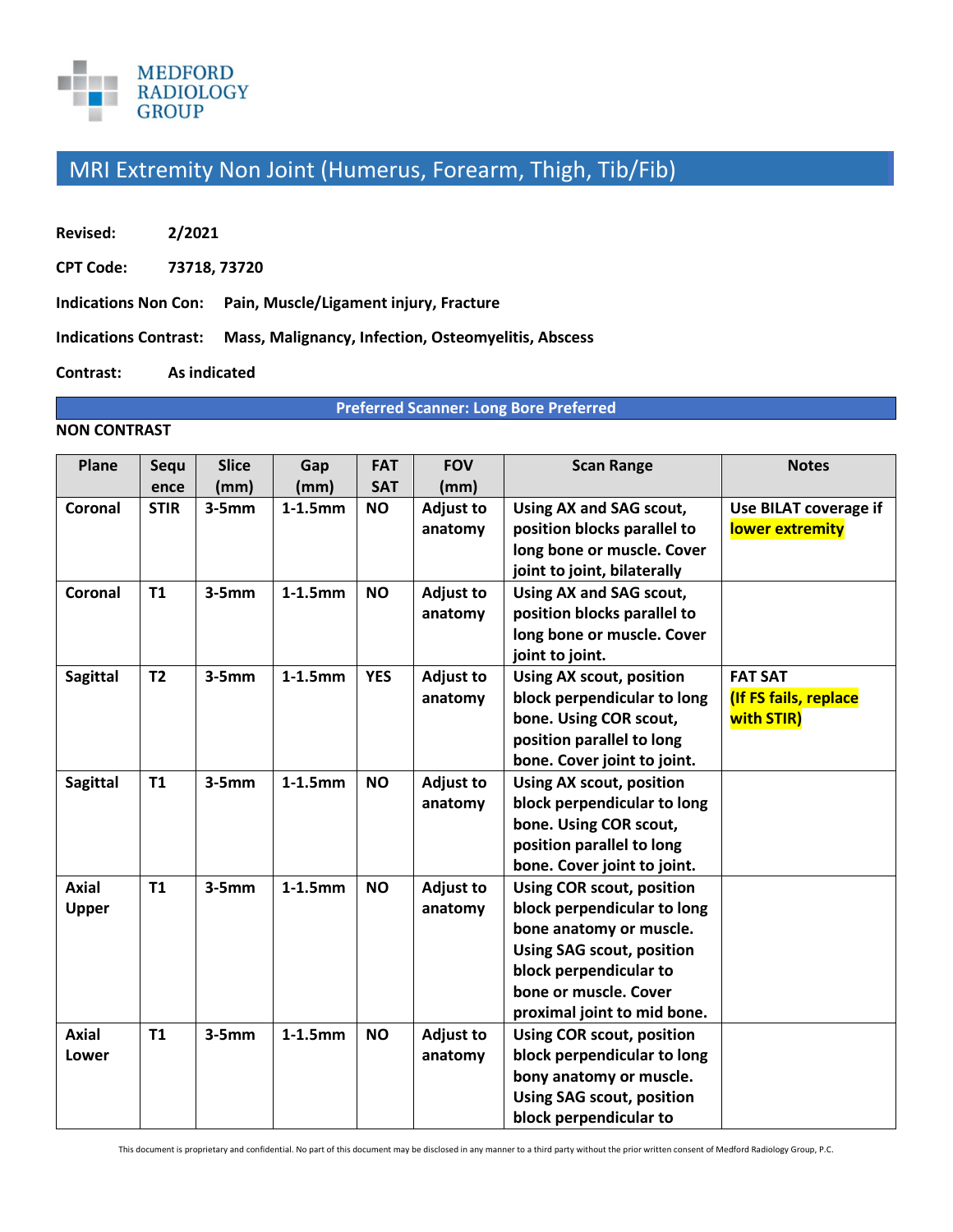

# MRI Extremity Non Joint (Humerus, Forearm, Thigh, Tib/Fib)

|                  |             |         |            |            |                  | bone or muscle. Cover mid        |                              |
|------------------|-------------|---------|------------|------------|------------------|----------------------------------|------------------------------|
|                  |             |         |            |            |                  | bone to overlap AX UPPER         |                              |
|                  |             |         |            |            |                  | and to distal joint.             |                              |
| <b>Axial</b>     | <b>STIR</b> | $3-5mm$ | $1-1.5$ mm | <b>NO</b>  | <b>Adjust to</b> | Using COR scout, position        |                              |
| Upper            |             |         |            |            | anatomy          | block perpendicular to long      |                              |
|                  |             |         |            |            |                  | bony anatomy or muscle.          |                              |
|                  |             |         |            |            |                  | <b>Using SAG scout, position</b> |                              |
|                  |             |         |            |            |                  | block perpendicular to           |                              |
|                  |             |         |            |            |                  | bony anatomy or muscle.          |                              |
|                  |             |         |            |            |                  | Cover proximal joint to mid      |                              |
|                  |             |         |            |            |                  | bone.                            |                              |
| <b>Axial</b>     | <b>STIR</b> | $3-5mm$ | $1-1.5$ mm | <b>NO</b>  | <b>Adjust to</b> | Using COR scout, position        |                              |
| Lower            |             |         |            |            | anatomy          | block perpendicular to long      |                              |
|                  |             |         |            |            |                  | bony anatomy or muscle.          |                              |
|                  |             |         |            |            |                  | <b>Using SAG scout, position</b> |                              |
|                  |             |         |            |            |                  | block perpendicular to           |                              |
|                  |             |         |            |            |                  | bony anatomy or muscle.          |                              |
|                  |             |         |            |            |                  | Cover mid bone to overlap        |                              |
|                  |             |         |            |            |                  | AX UPPER and to distal           |                              |
|                  |             |         |            |            |                  | joint.                           |                              |
| <b>If</b>        |             |         |            |            |                  |                                  |                              |
| <b>Contrast:</b> |             |         |            |            |                  |                                  |                              |
| *SEE             | <b>T1</b>   | $3-5mm$ | $1-1.5$ mm | <b>YES</b> | <b>Adjust to</b> | Sequence to just cover area      | <b>Precontrast FS T1 is</b>  |
| NOTE*            |             |         |            |            | anatomy          | of abnormality.                  | only needed if we are        |
|                  |             |         |            |            |                  |                                  | doing post contrast          |
|                  |             |         |            |            |                  |                                  | imaging. Pre contrast        |
|                  |             |         |            |            |                  |                                  | FS plane should be           |
|                  |             |         |            |            |                  |                                  | determined at TOS.           |
|                  |             |         |            |            |                  |                                  | <b>Usually Axial plane,</b>  |
|                  |             |         |            |            |                  |                                  | but choose plane that        |
|                  |             |         |            |            |                  |                                  | best demonstrates            |
|                  |             |         |            |            |                  |                                  | mass or other region         |
|                  |             |         |            |            |                  |                                  | of interest.                 |
|                  |             |         |            |            |                  |                                  | <b>Pre Contrast and post</b> |
|                  |             |         |            |            |                  |                                  | contrast sequence in         |
|                  |             |         |            |            |                  |                                  | same plane must              |
|                  |             |         |            |            |                  |                                  | match EXACTLY                |
|                  |             |         |            |            |                  |                                  | (same TR/TE/NEX/FA)          |
|                  |             |         |            |            |                  |                                  | etc                          |